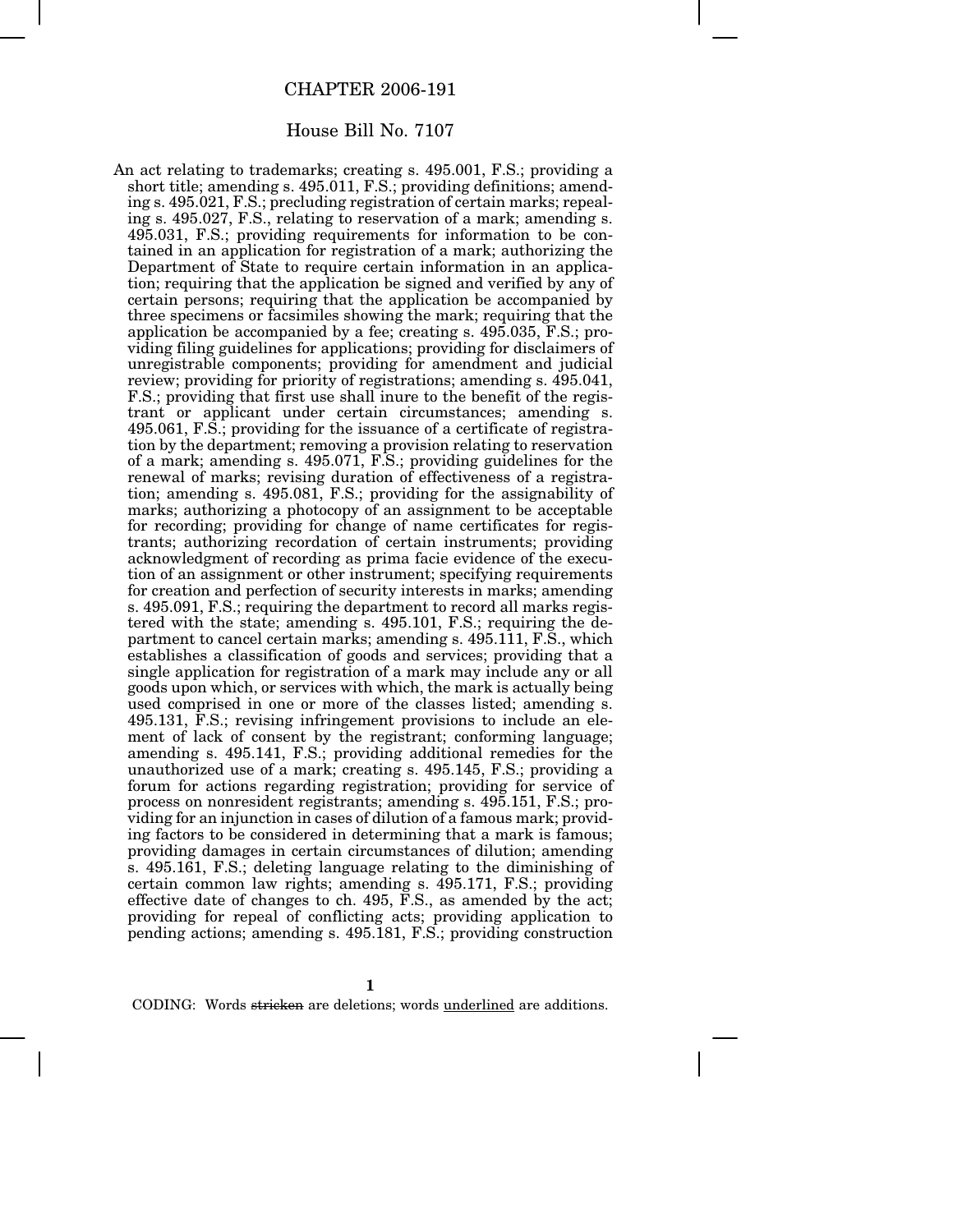and legislative intent; creating s. 495.191, F.S.; providing certain fees; repealing s. 506.06, F.S., relating to unlawful to counterfeit trademark, to conform; repealing s. 506.07, F.S., relating to filing of trademark or other form of advertisement for record with Department of State, to conform; repealing s. 506.08, F.S., relating to fee for filing, to conform; repealing s. 506.09, F.S., relating to civil remedies, to conform; repealing s. 506.11, F.S., relating to unlawful use of trademark, to conform; repealing s. 506.12, F.S., relating to procuring the filing of trademark or other form of advertisement by fraudulent representations, to conform; repealing s. 506.13, F.S., relating to using the name or seal of another, to conform; providing an effective date.

Be It Enacted by the Legislature of the State of Florida:

Section 1. Section 495.001, Florida Statutes, is created to read:

495.001 Short title.—This chapter may be cited as the "Registration and Protection of Trademarks Act."

Section 2. Section 495.011, Florida Statutes, is amended to read:

(Substantial rewording of section. See s. 495.011, F.S., for present text.)

495.011 Definitions.—As used in this chapter:

(1) "Abandoned" applies to a mark when either of the following occurs:

(a) When its use has been discontinued with intent not to resume such use. Intent not to resume use may be inferred from circumstances. Nonuse for 3 consecutive years shall constitute prima facie evidence of abandonment.

(b) When any course of conduct of the owner, including acts of omission or commission, causes the mark to lose its significance as a mark.

(2) "Applicant" means the person filing an application for registration of a mark under this chapter and the legal representatives, successors, or assigns of such person.

(3) "Certification mark" means any word, name, symbol, or device, or any combination thereof, used by a person other than the owner of the mark to certify regional or other origin, material, mode of manufacture, quality, accuracy, or other characteristics of such person's goods or services or that the work or labor on the goods or services was performed by members of a union or other organization.

(4) "Collective mark" means a trademark or service mark used by the members of a cooperative, an association, or other collective group or organization, and includes marks used to indicate membership in a union, an association, or other organization.

**2**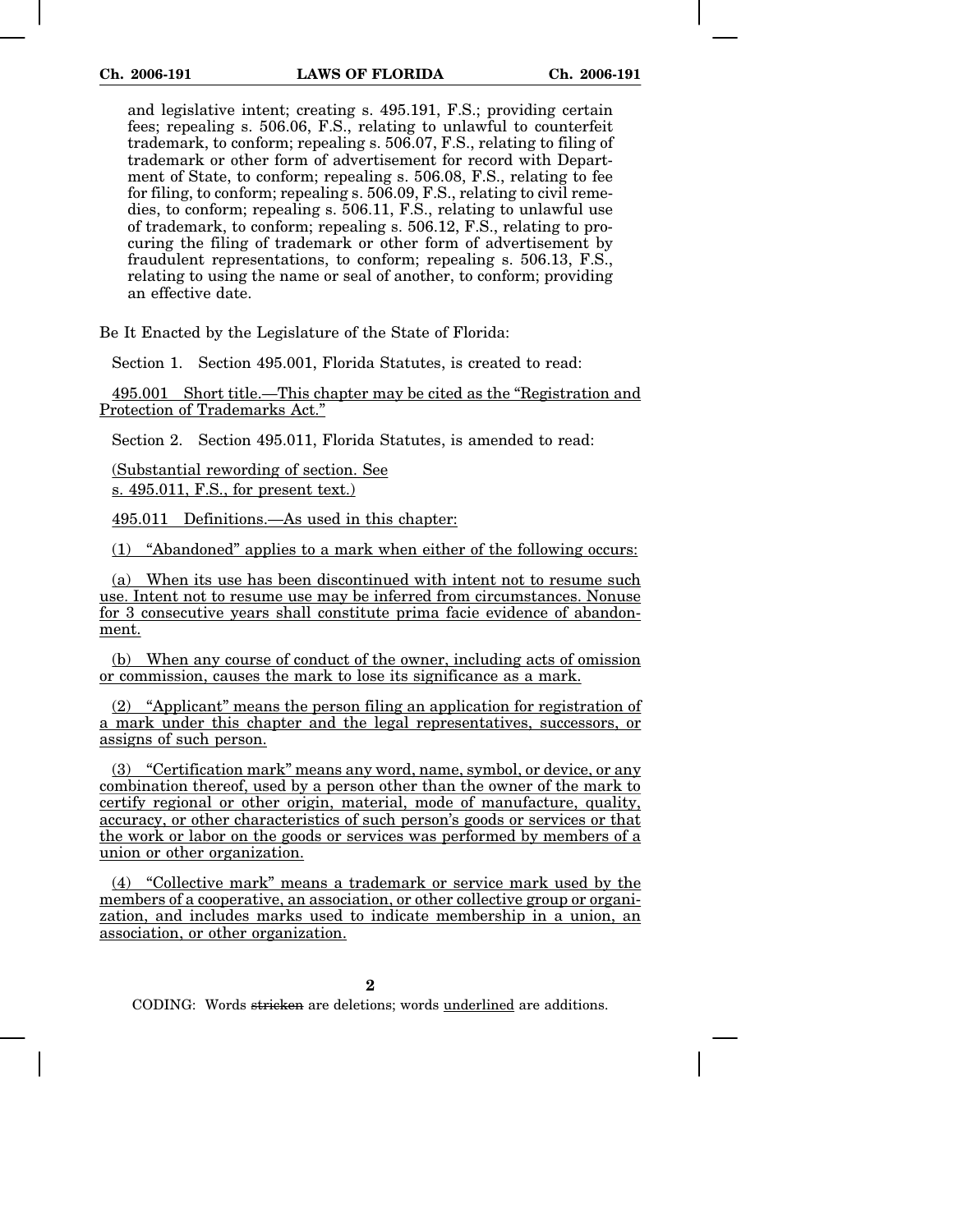(5) "Department" means the Florida Department of State or its designee charged with the administration of this chapter.

(6) "Dilution" means the lessening of the capacity of a mark to identify and distinguish goods or services, regardless of the presence or absence of:

(a) Competition between the owner of the mark and other parties.

(b) Likelihood of confusion, mistake, or deception.

(7) "Mark" includes any trademark, service mark, certification mark, or collective mark entitled to registration under this chapter, whether or not registered.

(8) "Person," and any other word or term used to designate the applicant or other party entitled to a benefit or privilege or rendered liable under the provisions of this chapter, means a juristic person as well as a natural person. "Juristic person" includes a firm, partnership, corporation, union, association, or other organization capable of suing and being sued in a court of law.

(9) "Registrant" means the person to whom the registration of a mark under this chapter is issued and the legal representatives, successors, or assigns of such person.

(10) "Related company" means any person whose use of a mark is controlled by the owner of the mark with respect to the nature and quality of the goods or services on or in connection with which the mark is used.

(11) "Service mark" means any word, name, symbol, or device, or any combination thereof, used by a person to identify and distinguish the services of such person, including a unique service, from the services of others, and to indicate the source of the services, even if that source is unknown. Titles, character names, and other distinctive features of radio or television programs may be registered as service marks notwithstanding that the person or the programs may advertise the goods of the sponsor.

(12) "Trade name" means any name used by a person to identify a business or vocation of such person.

(13) "Trademark" means any word, name, symbol, or device, or any combination thereof, used by a person to identify and distinguish the goods of such person, including a unique product, from those manufactured or sold by others, and to indicate the source of the goods, even if the source is unknown.

(14) "Use" means the bona fide use of a mark in the ordinary course of trade and not used merely for the purpose of reserving a right in a mark. For purposes of this chapter, a mark is deemed to be in use:

(a) On goods when:

1. The mark is placed in any manner on the goods, their containers or the displays associated therewith, or on the tags or labels affixed thereto, or, if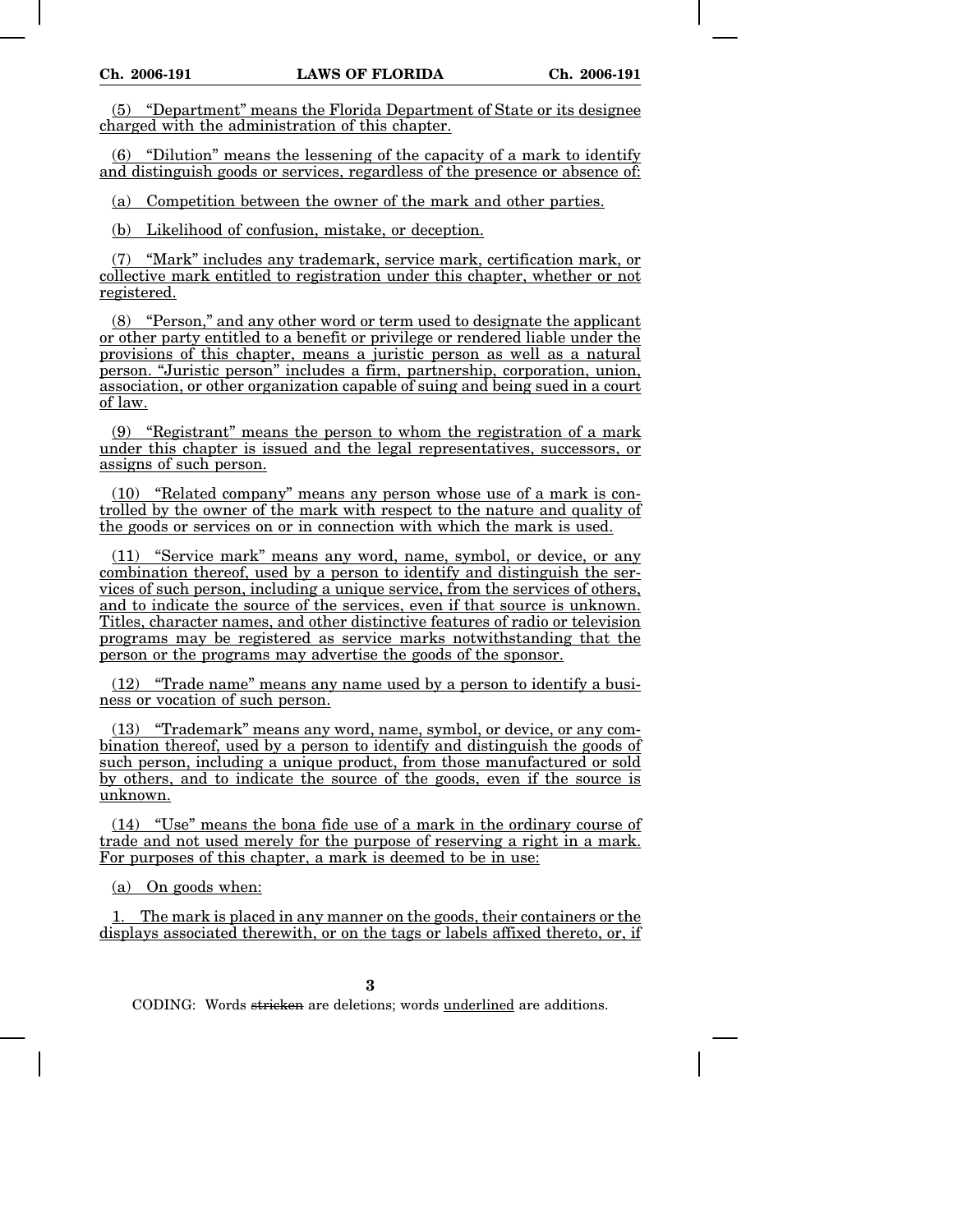the nature of the goods makes such placement impracticable, on documents associated with the goods or their sale; and

2. The goods are sold or transported in this state.

(b) On services when the mark is used or displayed in the sale or advertising of services and the services are rendered in this state.

Section 3. Subsection (1) of section 495.021, Florida Statutes, is amended to read:

495.021 Registrability.—

(1) A mark by which the goods or services of any applicant for registration may be distinguished from the goods or services of others shall not be registered if it:

(a) Consists of  $or_5$  comprises or includes immoral, deceptive, or scandalous matter; or

(b) Consists of  $or_5$  comprises or includes matter which may disparage or falsely suggest a connection with persons, living or dead, institutions, beliefs, or national symbols, or bring them into contempt, or disrepute; or

(c) Consists of or, comprises  $\theta$  includes the flag or coat of arms or other insignia of the United States, or of any state or municipality, or of any foreign nation, or any simulation thereof; or

(d) Consists of  $or$ , comprises a or includes the name, signature, or por-</u> trait identifying a particular of any living individual, except by with her or his written consent, or the name, signature, or portrait of a deceased President of the United States during the lifetime of his widow or her widower, if any, except by the written consent of the widow or widower; or

(e) Consists of a mark which:

1. When used on or in connection with applied to the goods or services of the applicant, is merely descriptive or deceptively misdescriptive of them;

2. When used on or in connection with applied to the goods or services of the applicant, is primarily geographically descriptive or deceptively misdescriptive of them; or their source or origin, or

3. When used on or in connection with the goods or services of the applicant, is primarily geographically deceptively misdescriptive of them;

4.3. Is primarily merely a surname; or,

5. Comprises any matter that, as a whole, is functional.

Except as expressly excluded in subparagraphs 3. and 5., provided, however, that nothing in this paragraph shall prevent the registration of a mark used in this state by the applicant which has become distinctive of the applicant's goods or services in this state or elsewhere. The department of State may

**4**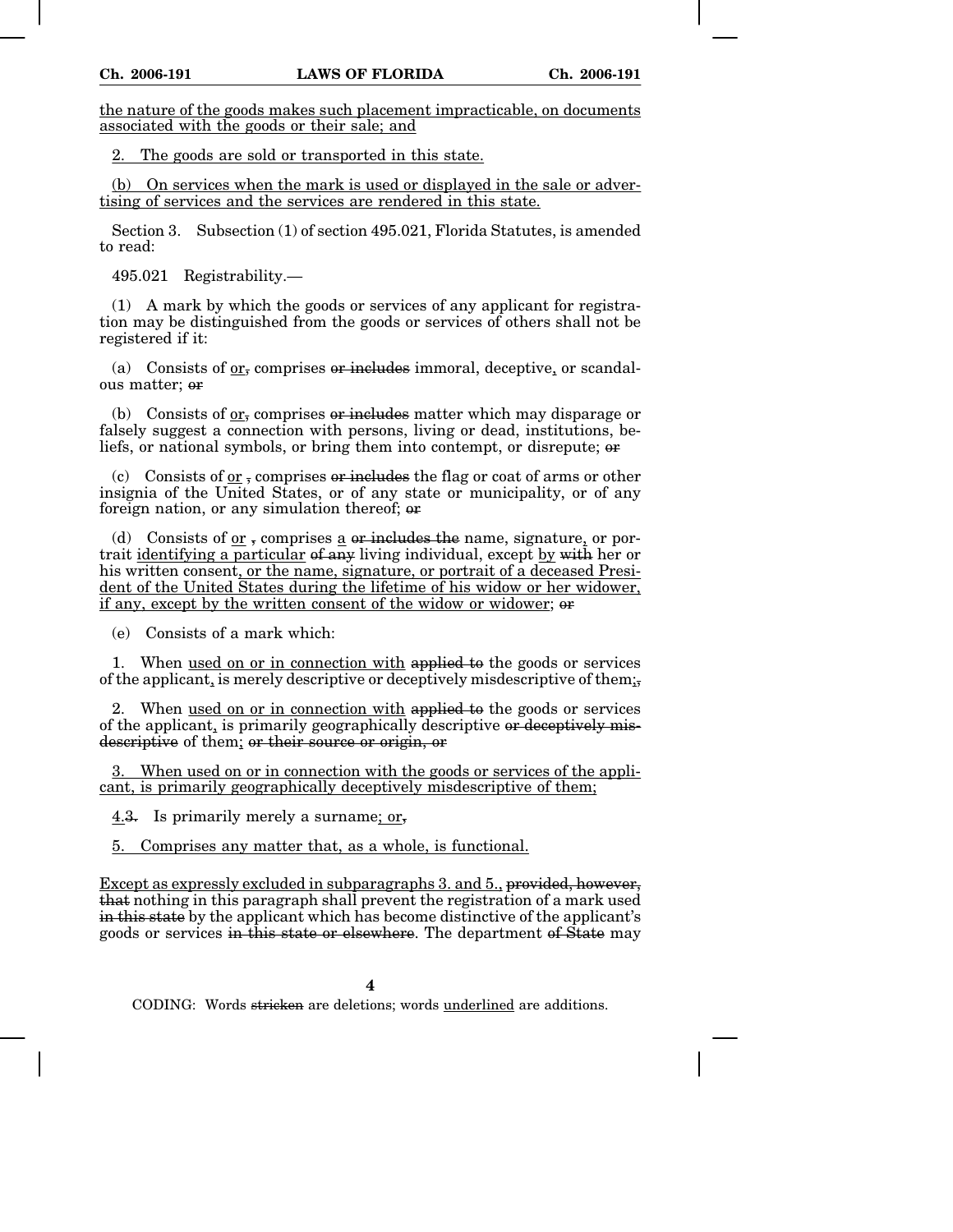accept as prima facie evidence that the mark has become distinctive, as used on or in connection with applied to the applicant's goods or services, proof of substantially exclusive and continuous use thereof as a mark by the applicant in this state or elsewhere for the 5 years before next preceding the date on which the claim of distinctiveness is made; or

(f) Consists of or comprises a mark which so resembles a mark registered in this state or a mark or trade name previously used in this state by another and not abandoned, as to be likely, when applied to the goods or services of the applicant, to cause confusion or mistake or to deceive. Registration shall not be denied solely on the basis of reservation or registration by another of a corporate name or fictitious name that is the same or similar to the mark for which registration is sought.

Section 4. Section 495.027, Florida Statutes, is repealed.

Section 5. Section 495.031, Florida Statutes, is amended to read:

495.031 Application for registration.—

(1) Subject to the limitations set forth in this chapter, any person who adopts and uses a trademark or service mark in this state may file with the department of State, in a manner and on a form complying with the requirements of to be furnished by the department, an application for registration of that trademark or service mark setting forth, but not limited to, the following information:

(a) The name and business address of the person applying for such registration, and, if a business entity, the place corporation, the state of incorporation or organization;

(b) The goods or services on or in connection with which the mark is used and the mode or manner in which the mark is used in connection with such goods or services and the class or classes in which such goods or services fall;

 $\alpha$ ) The date when the mark was first used anywhere and the date when it was first used in this state by the applicant, the applicant's or her or his predecessor in interest, business or a related company of the applicant or the applicant's predecessor; and

(d) A statement that the applicant is the owner of the mark, that the mark is in use, and that, to the best of the applicant's knowledge, no other person except a related company has registered such mark in this state, or has the right to use such mark in this state, either in the identical form thereof or in such near resemblance thereto as to be likely, when applied to the goods or services of such other person, to cause confusion, to cause mistake, or to deceive or confuse or to be mistaken therefor.

(2) Every applicant for registration of a certification mark in this state shall file with the department of State, in a manner and on a form complying with the requirements of to be furnished by the department, an application setting forth, but not limited to, the following information:

**5**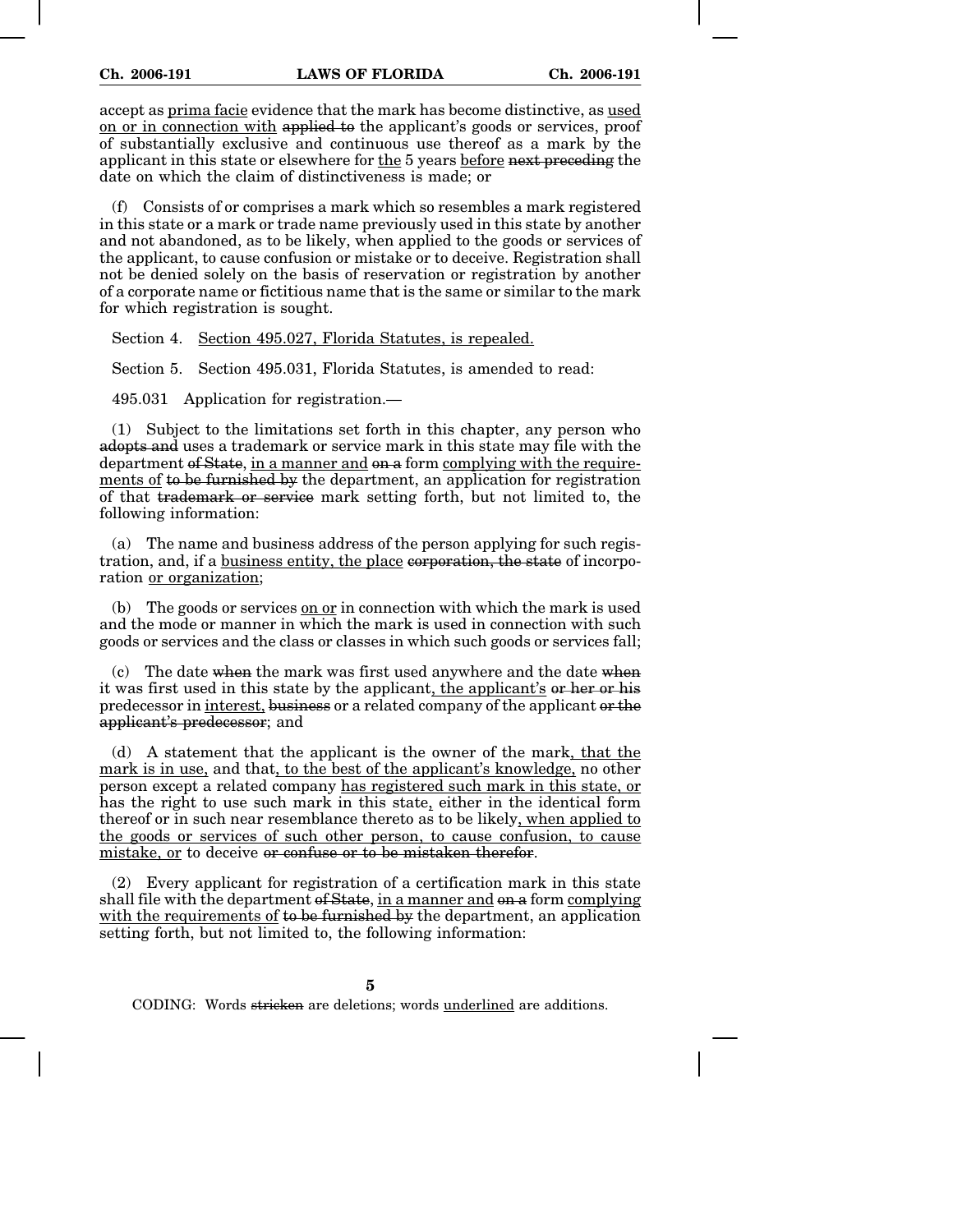(a) The information required by paragraph  $(1)(a)$ ;

(b) The date when the certification mark was first used anywhere and the date when it was first used in this state under the authority of the applicant;

(c) The manner in which and the conditions under which the certification mark is used in this state; and

(d) A statement that the applicant is exercising control over the use of the mark, that the applicant is not herself or himself engaged in the production or marketing of the goods or services to which the mark is applied, and that no person except the applicant or persons authorized by the applicant, or related companies thereof, has the right to use such mark in this state, either in the identical form thereof or in such near resemblance thereto as to be likely, when applied to the goods or services of such other person, to cause confusion, to cause mistake, or to deceive or confuse or to be mistaken therefor.

(3) Every applicant for registration of a collective mark in this state shall file with the department of State, in a manner and on a form complying with the requirements of to be furnished by the department, an application setting forth, but not limited to, the following information:

(a) The information required by paragraphs  $(1)(a)$  and  $(b)$ ;

(b) The date when the collective mark was first used anywhere and the date when it was first used in this state by any member of the applicant or a related company of such member;

(c) The class of persons entitled to use the mark, indicating their relationship to the applicant, and the nature of the applicant's control over the use of the mark; and

(d) A statement that no person except the applicant or members of the applicant, or related companies thereof, has the right to use such mark in this state, either in the identical form thereof or in such near resemblance thereto as to be likely, when applied to the goods or services of such other person, to cause confusion, to cause mistake, or to deceive or confuse or to be mistaken therefor.

(4) The department may also require that a drawing of the mark, complying with the requirements of the department, accompany the application.

(5)(4) Every application under this section shall be signed and verified by the applicant or by a member of the firm or an officer or other authorized representative of the business entity of the corporation, association, union or other organization applying.

 $(6)(5)$  Every application under this section shall be accompanied by three specimens or facsimiles showing the mark as actually used a specimen or facsimile of such mark in triplicate.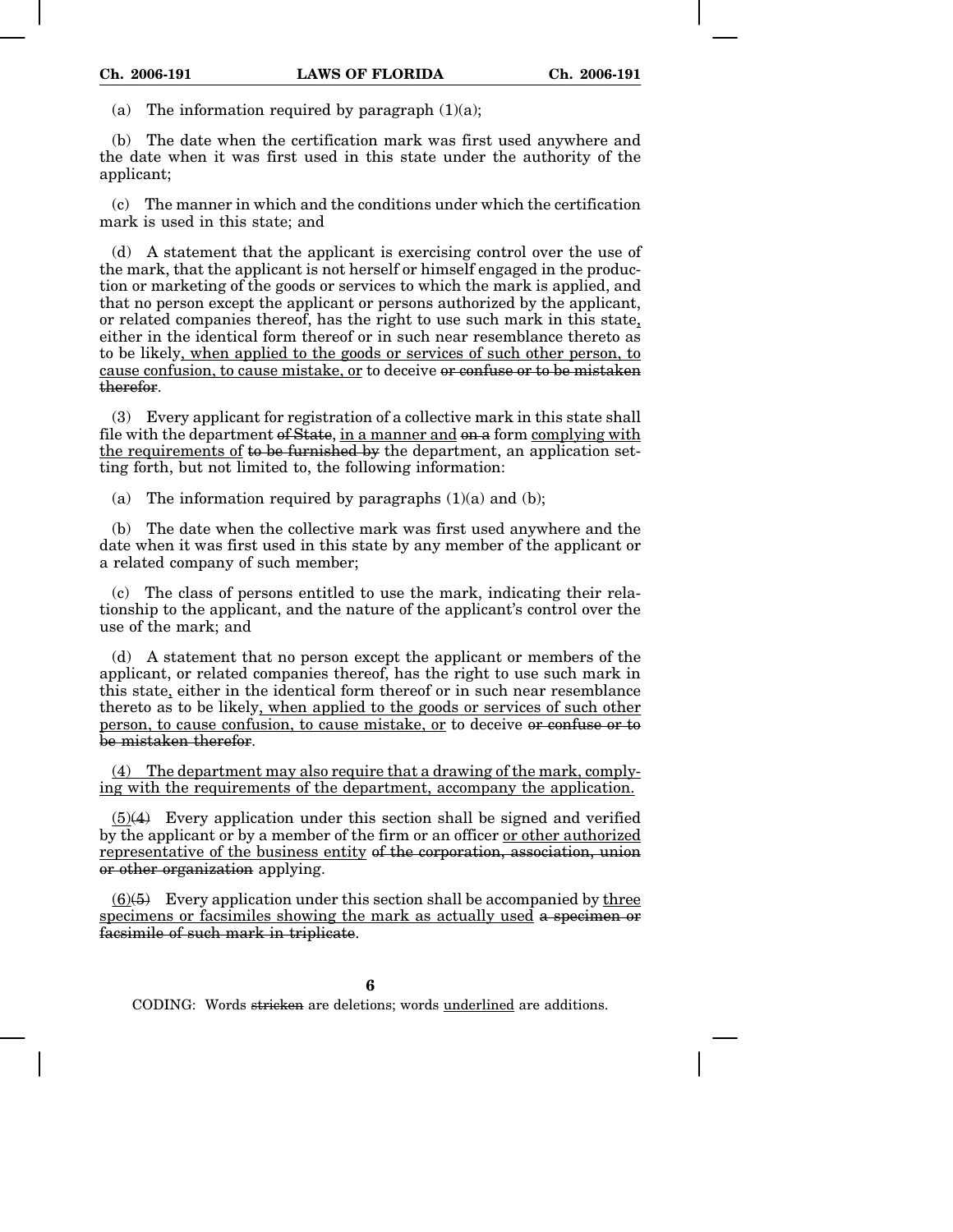$(7)(6)$  Every application under this section shall be accompanied by a filing fee of  $$87.50$ , payable to the department in accordance with s. 495.191 of State, for each class of goods or services as specified in s. 495.111, in connection with which the mark is used.

Section 6. Section 495.035, Florida Statutes, is created to read:

495.035 Filing of applications.—

(1) Upon the receipt of an application for registration and payment of the application fee, the department may cause the application to be examined for conformity with this chapter.

(2) The applicant shall provide any additional pertinent information requested by the department, including a description of a design mark, and may make, or authorize the department to make, such amendments to the application as may be reasonably requested by the department or deemed by applicant to be advisable to respond to any rejection or objection.

(3) The department may require the applicant to disclaim an unregistrable component of a mark otherwise registrable, and an applicant may voluntarily disclaim a component of a mark sought to be registered. No disclaimer shall prejudice or affect the applicant's or registrant's rights then existing or thereafter arising in the disclaimed matter, or the applicant's or registrant's rights of registration on another application, if the disclaimed matter is or has become distinctive of the applicant's or registrant's goods or services.

(4) Amendments may be made by the department upon the application submitted by the applicant upon the applicant's agreement, or a new application may be required to be submitted. Amendments to an otherwise properly filed application shall not affect the application filing date for purposes of determining the applicant's or registrant's filing priority rights.

(5) If the applicant is found not to be entitled to registration, the department shall advise the applicant of the rejection and of the reasons for rejection. The applicant shall have 3 months in which to reply or amend the application, in which event the application shall be reexamined. This procedure may be repeated until:

(a) The department makes final its refusal to register the mark; or

(b) The applicant fails to reply or amend the application within the specified period, whereupon the application shall be abandoned.

For good cause shown, such as the pendency of litigation involving the mark, the department may extend the period of time in which to respond to the rejection or suspend examination of the application.

(6) If the department makes final its refusal to register the mark, the applicant may seek review of such decision in accordance with ss. 120.569 and 120.57.

**7**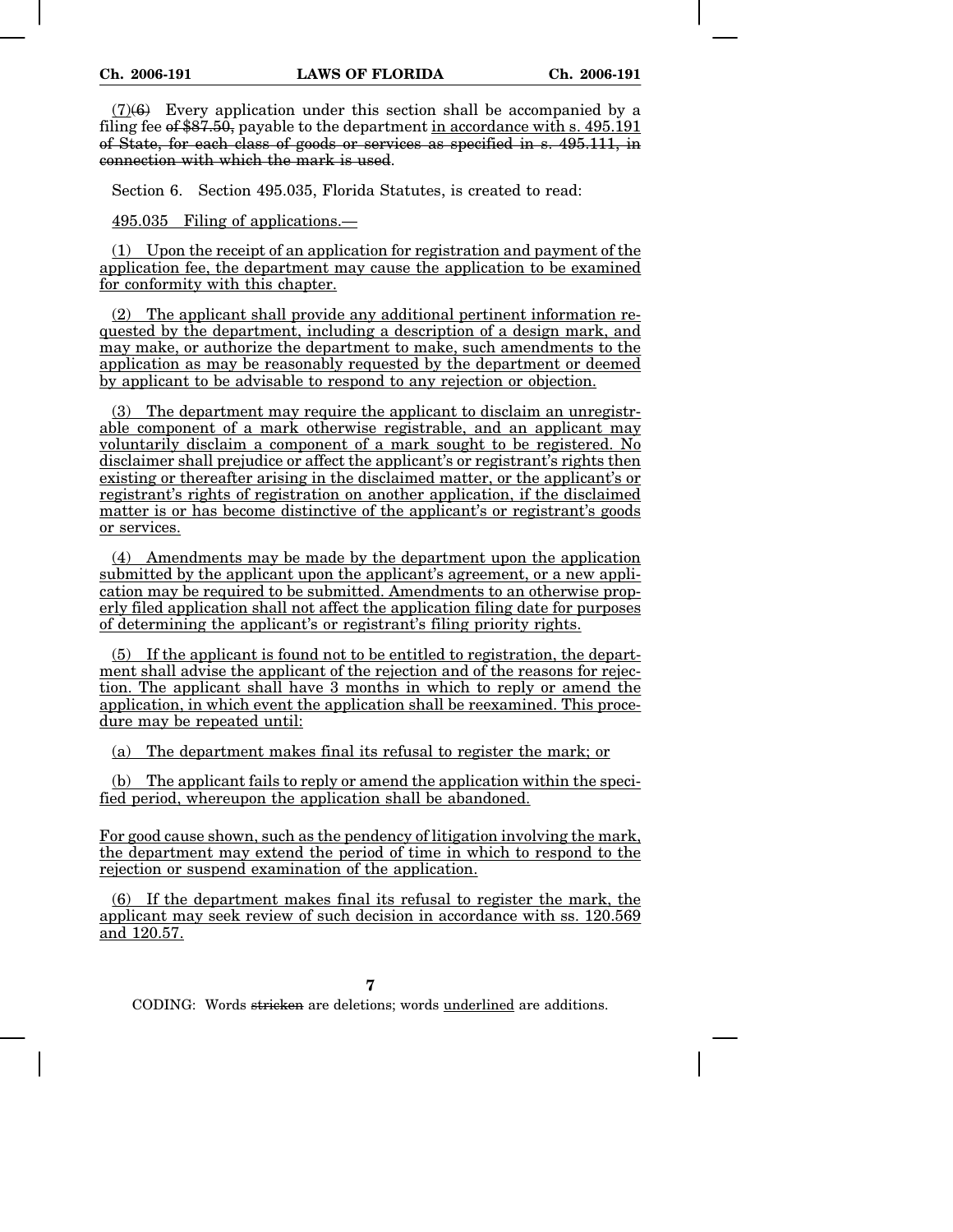(7) In the event of multiple applications concurrently being processed by the department which seek registration of the same or confusingly similar marks for the same or related goods or services, the department shall grant priority to the applications in order of receipt. If a prior-received application is granted a registration, the other application or applications shall then be rejected. The applicant of a rejected application may bring an action for cancellation of the registration upon grounds of prior or superior rights to the mark, in accordance with the provisions of s. 495.101(3).

Section 7. Section 495.041, Florida Statutes, is amended to read:

495.041 Use by related companies.—Where a mark registered or unregistered is or may be used legitimately by related companies, such use shall inure to the benefit of the owner of the mark, and such use shall not affect the validity of such mark or of its registration, provided such mark is not used in such manner as to deceive the public. If first use of a mark by a person is controlled by the registrant or applicant for registration of a mark with respect to the nature and quality of the goods or services, such first use shall inure to the benefit of that registrant or applicant, as the case may be.

Section 8. Section 495.061, Florida Statutes, is amended to read:

495.061 Certificate of registration.—

(1) Upon compliance by the applicant with the requirements of this chapter, the department of State shall cause a certificate of registration to be issued and delivered to the applicant. The certificate of registration shall be issued under the signature of the Secretary of State and the seal of the state, and it shall show the name and business address and, if a business entity corporation, the place state of incorporation or organization, of the person claiming ownership of the mark in this state, the date claimed for the first use of the mark anywhere and the date claimed for the first use of the mark in this state, the class or classes of goods or services and a description of the goods or services on or in connection with on which the mark is used, a reproduction of the mark, the registration date and the term of the registration.

(2) Any certificate of registration issued by the department of State under the provisions hereof or a copy thereof duly certified by the department of State shall be admissible in evidence as competent and sufficient proof of the registration of such mark in any action or judicial proceedings in any court of this state, and shall be prima facie evidence of the validity of the registration, registrant's ownership of the mark, and of registrant's exclusive right to use the mark in this state on or in connection with the goods or services specified in the certificate, subject to any conditions and limitations stated therein.

(3) Contingent on the registration of a mark under this chapter, the reservation of such mark based on intent to use, as provided in this chapter, shall be prima facie evidence of priority of ownership of such mark within this state on or in connection with the goods or services specified in the reservation against any other person, except for a person whose mark has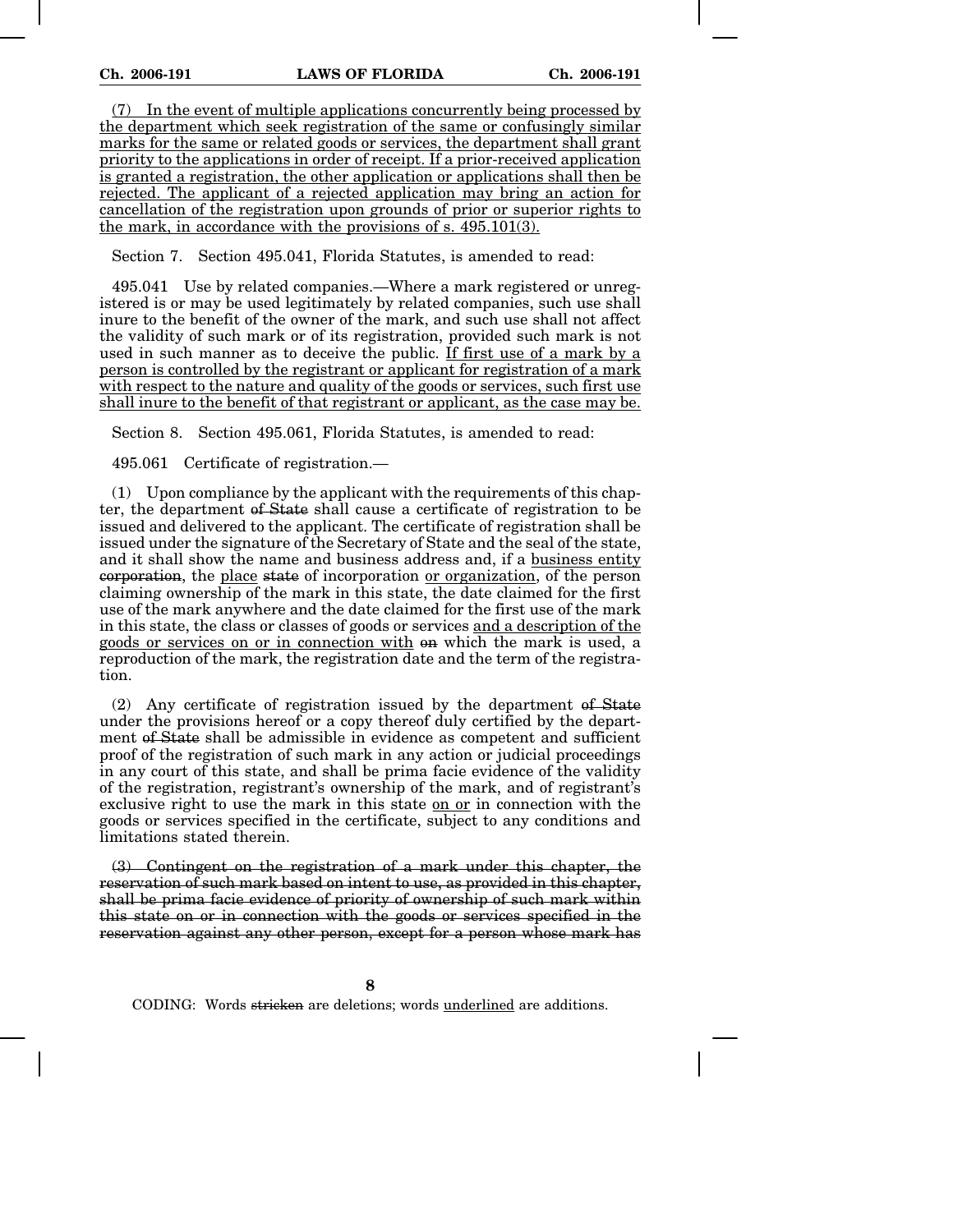not been abandoned and who, prior to such reservation, has used the mark within this state on or in connection with such goods or services.

Section 9. Section 495.071, Florida Statutes, is amended to read:

495.071 Duration and renewal.—

(1) Registration of a mark hereunder shall be effective for a term of  $5\,\overline{10}$ years from the date of registration and, upon application filed within 6 months prior to the expiration of such term, in a manner and form complying with the requirements of on a form to be furnished by the department of State, the registration may be renewed for a like term beginning at the end of the expiring term. Every application under this section shall be accompanied by a filing fee A renewal fee of \$87.50 for each class of goods or services with respect to which such renewal is sought, payable to the department in accordance with s. 495.191 of State, shall accompany the application for renewal of the registration.

(2) A mark registration may be renewed for successive periods of  $\frac{5}{9}$  10 years in like manner.

(3) Any registration in effect on January 1, 2007, shall continue in effect for the unexpired term thereof and may be renewed by filing an application for renewal with the department in a manner and form complying with the requirements of the department and paying the renewal fee therefor within 6 months prior to the expiration of the registration. The Department of State shall notify registrants of marks hereunder of the necessity of renewal within the year next preceding the expiration of the 10 years from the date of registration by writing to the last known address of the registrants. The department shall prescribe the forms on which to make the required notification and the renewal called for in subsection (1) and may substitute the uniform business report, pursuant to s. 606.06, as a means of satisfying the requirement of this part.

(4) All applications for renewal renewals under this chapter, whether of registrations made under this act or of registrations made under any prior acts, shall include a verified statement that the mark is still in use in this state, and shall include a specimen showing actual use of the mark on or in connection with the goods or services subject to the renewal application, or shall state that its nonuse is due to special circumstances which excuse such nonuse and is not due to any intention to abandon the mark.

Section 10. Section 495.081, Florida Statutes, is amended to read:

495.081 Assignments; changes of name; security interests Assignment.—

(1) A registered mark or a mark for which an application for registration has been filed Any mark and its registration hereunder shall be assignable with the goodwill good will of the business in which the mark is used or with that part of the goodwill good will of the business connected with the use of and symbolized by the mark. Assignments Assignment shall be by an instrument instruments in writing duly executed and may be recorded with the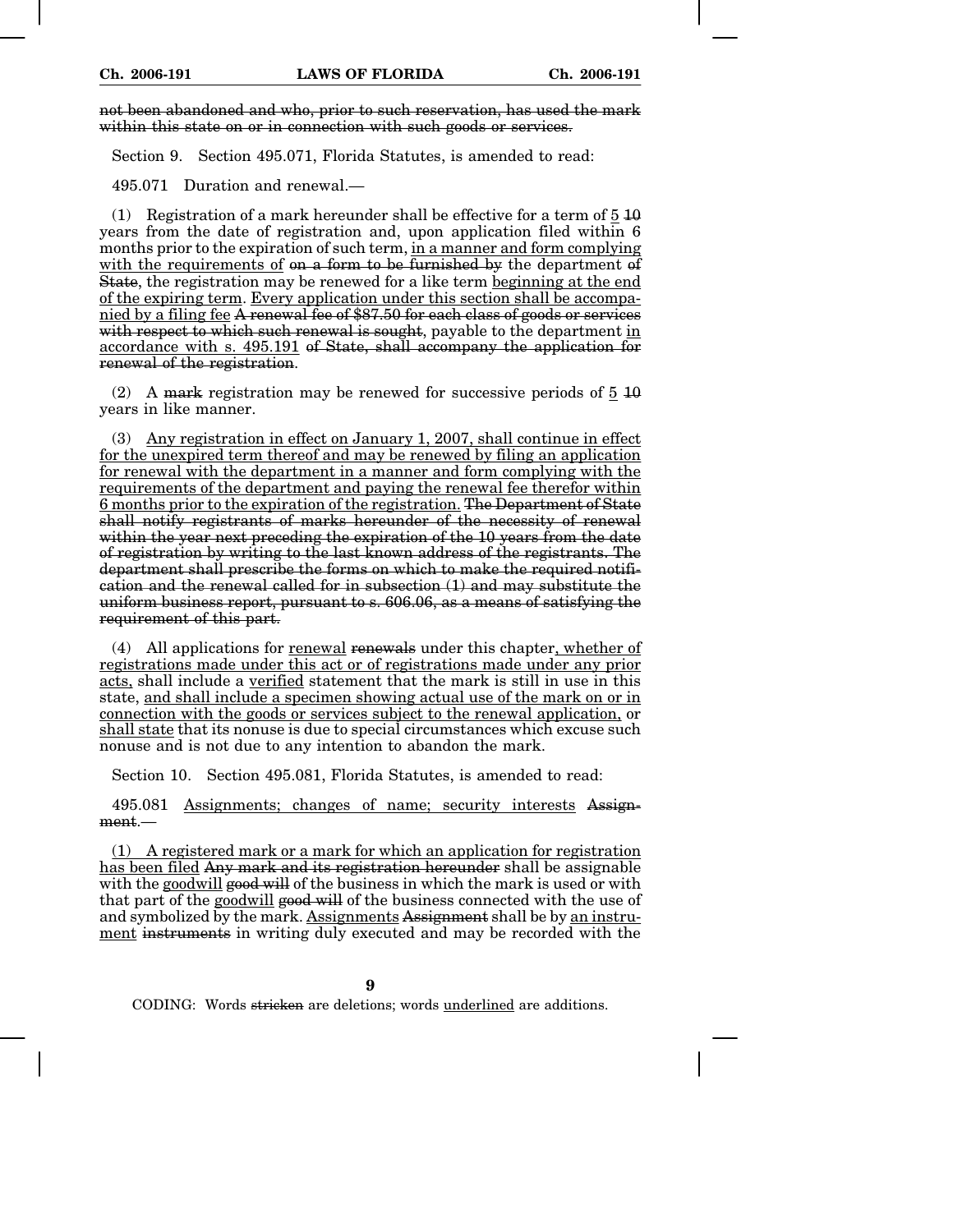department of State upon the payment of the applicable a fee. A photocopy of an assignment shall be accepted for recording if it is certified by any of the parties thereto, or their successors, to be a true and correct copy of the original. Upon recording of the assignment, of \$50, payable to the department of State which, upon recording of the assignment, shall issue in the name of the assignee a new certificate for the remainder of the term of the registration or of the last renewal thereof.

(2) An assignment of any registration under this chapter shall be void as against any subsequent purchaser for valuable consideration without notice, unless such assignment is recorded with the department of State within 3 months after the date of the assignment or prior to the subsequent purchase thereof or at any time after the expiration of such 3-month period, unless an assignment given in connection with any subsequent purchase is recorded with the Department of State prior to or within 10 days after such assignment is recorded.

(3) A registrant or applicant for registration effecting a change of the name may record a certificate of change of name of the registrant or applicant with the department upon the payment of the recording fee payable to the department in accordance with s. 495.191. In the case of a pending application for a mark that becomes approved for registration, the department shall issue a certificate of registration in the registrant's new name. In the case of a registered mark, the department shall issue a new certificate of registration in the registrant's new name for the remainder of the term of the registration or last renewal thereof. A person's failure to record a name change in accordance with this subsection shall not affect the person's substantive rights in the mark or its registration.

(4) Acknowledgment shall be prima facie evidence of the execution of an assignment or other instrument and, when recorded by the department, the record shall be prima facie evidence of execution.

(5) Security interests in marks shall be created and perfected in accordance with chapter 679.

Section 11. Section 495.091, Florida Statutes, is amended to read:

495.091 Records.—The department of State shall keep for public examination a record of all marks registered or renewed under this chapter, including all documents recorded under s. 495.081.

Section 12. Section 495.101, Florida Statutes, is amended to read:

495.101 Cancellation.—The department of State shall cancel from the register:

(1) After 1 year from the effective date of this chapter, all registrations under prior laws which are more than 10 years old and not renewed in accordance with this chapter.

 $(1)(2)$  Any registration for concerning which the department of State has received shall receive a voluntary request for cancellation by the registrant,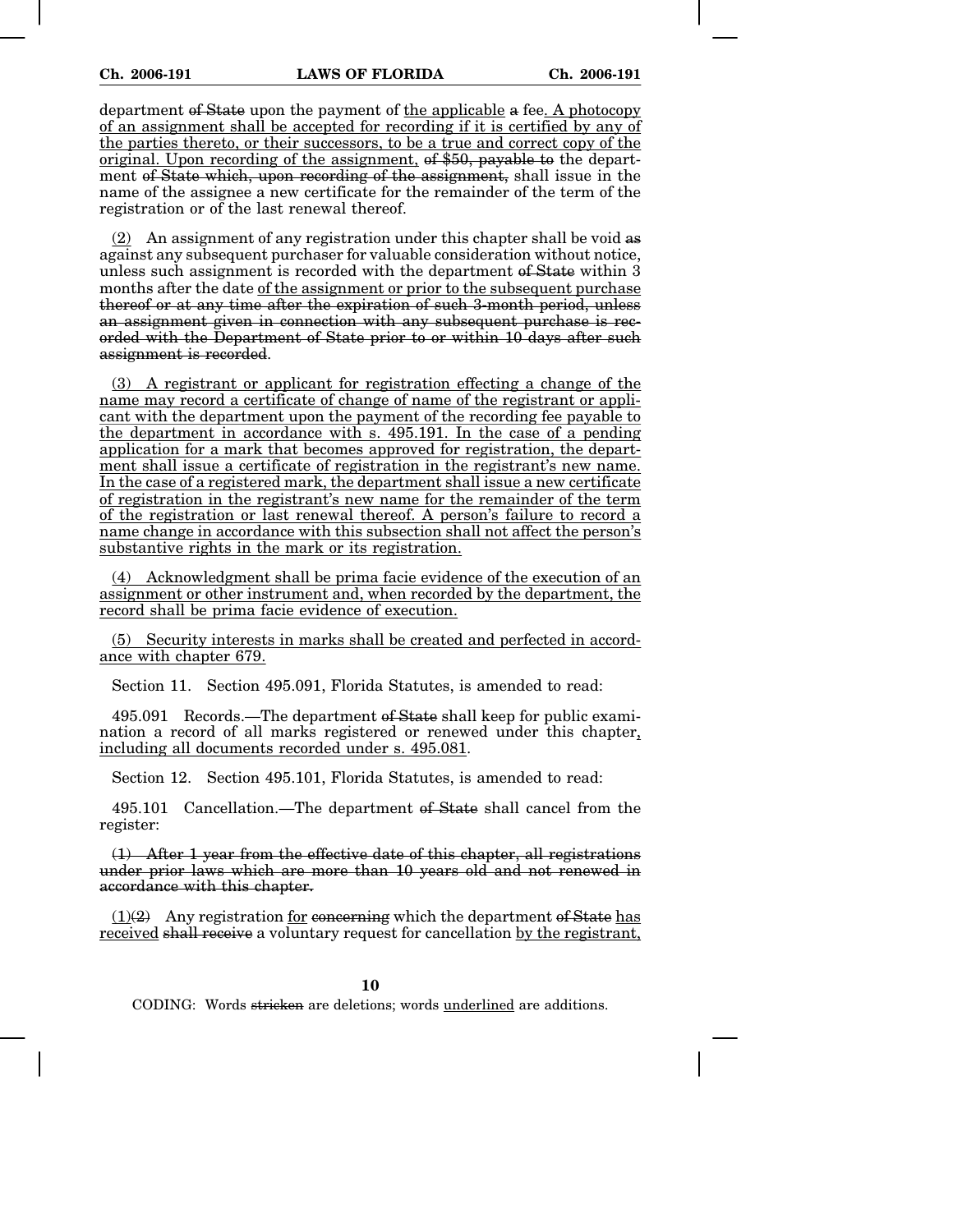which request shall be in a manner and form complying with the requirements of the department thereof from the registrant.

 $(2)(3)$  All registrations granted under this chapter and not renewed in accordance with the provisions hereof.

 $(3)(4)$  Any registration for concerning which a court of competent jurisdiction finds shall find that:

(a) The registered mark has been abandoned. A mark shall be deemed to be "abandoned" when either of the following occurs:

1. When its use has been discontinued with intent not to resume such use. Intent not to resume may be inferred from circumstances. Nonuse for 2 consecutive years shall be prima facie evidence of abandonment.

2. When any course of conduct of the owner, including acts of omission as well as commission, causes the mark to become the generic name for the goods or services on or in connection with which it is used, or otherwise to lose its significance as a mark. Purchaser motivation shall not be a test for determining abandonment under this paragraph.

(b) The registrant of a trademark or service mark is not the owner of the mark.

(c) The registration was granted improperly.

(d) The registration was obtained fraudulently.

(e) The mark is or has become the generic name for the goods or services, or a portion thereof, for which the mark has been registered.

 $(f)(e)$  The registered mark is so similar, as to be likely to cause confusion or mistake or to deceive, to a mark registered by another person in the United States Patent and Trademark Office, prior to the date of the filing of the application for registration by the registrant hereunder, and not abandoned; provided, however, that should the registrant prove that the registrant she or he is the owner of a concurrent registration of a her or his mark in the United States Patent and Trademark Office covering an area including this state, the registration hereunder shall not be canceled.

 $(g)(f)$  In the case of a certification mark, that the registrant does not control or is not able to exercise control over the use of such mark; or engages in the production or marketing of any goods or services to which the certification mark is applied; or the registrant permits the use of the certification mark for purposes other than to certify; or the registrant discriminately refuses refused to certify or to continue to certify the goods or services of any person who maintains the standards or conditions which such mark certifies. Nothing in this paragraph shall be deemed to prohibit the registrant from using its certification mark in advertising or promoting recognition of the certification program or of the goods or services meeting the certification standards of the registrant.

**11**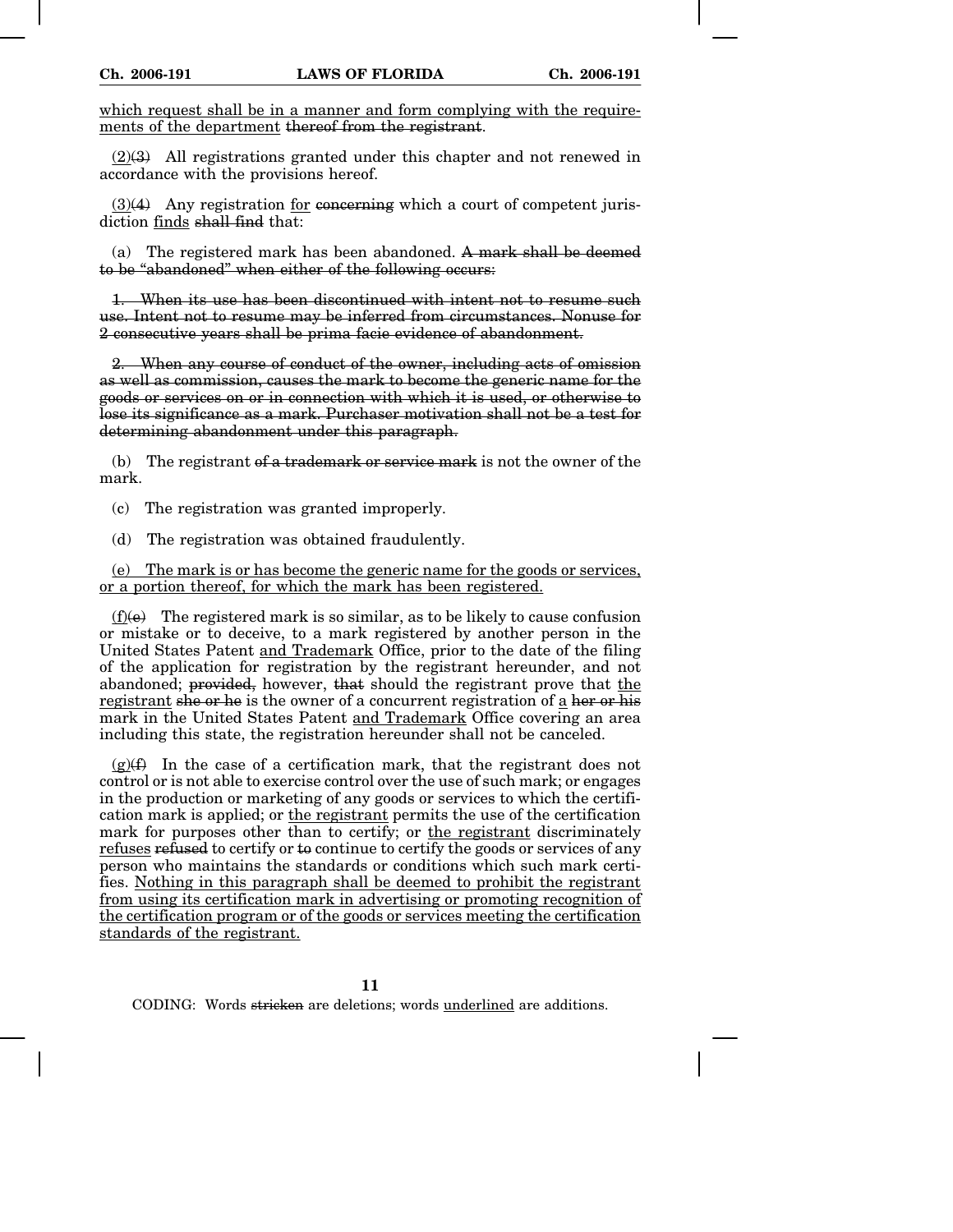$(4)(5)$  When a court of competent jurisdiction shall order cancellation of a registration on any ground.

Section 13. Section 495.111, Florida Statutes, is amended to read:

(Substantial rewording of section. See s. 495.111, F.S., for present text.)

495.111 Classification.—

(1) The following general classes of goods and services, conforming to the classification adopted by the United States Patent and Trademark Office, are established for convenience of administration of this chapter:

(a) Goods:

1. Class 1 Chemicals used in industry, science, and photography; agriculture, horticulture, and forestry; unprocessed artificial resins and, unprocessed plastics; manures; fire extinguishing compositions; tempering and soldering preparations; chemical substances for preserving foodstuffs; tanning substances; and adhesives used in industry.

2. Class 2 Paints, varnishes, lacquers; preservatives against rust and against deterioration of wood; colorants; mordants; raw natural resins; and metals in foil and powder form for painters, decorators, printers, and artists.

3. Class 3 Bleaching preparations and other substances for laundry use; cleaning, polishing, scouring, and abrasive preparations; soaps; perfumery, essential oils, cosmetics, and hair lotions; and dentifrices.

4. Class 4 Industrial oils and greases; lubricants; dust absorbing, wetting, and binding compositions; fuels (including motor spirit) and illuminants; and candles and wicks for lighting.

5. Class 5 Pharmaceuticals and veterinary preparations; sanitary preparations for medical purposes; dietetic substances adapted for medical use and food for babies; plasters and materials for dressings; material for stopping teeth and dental wax; disinfectants; preparations for destroying vermin; and fungicides and herbicides.

6. Class 6 Common metals and their alloys; metal building materials; transportable buildings of metal; materials of metal for railway tracks; nonelectric cables and wires of common metal; ironmongery and small items of metal hardware; pipes and tubes of metal; safes; goods of common metal not included in other classes; and ores.

7. Class 7 Machines and machine tools; motors and engines (except for land vehicles); machine coupling and transmission components (except for land vehicles); agricultural implements other than hand-operated; incubators for eggs.

8. Class 8 Hand tools and hand-operated implements; cutlery; side arms; and razors.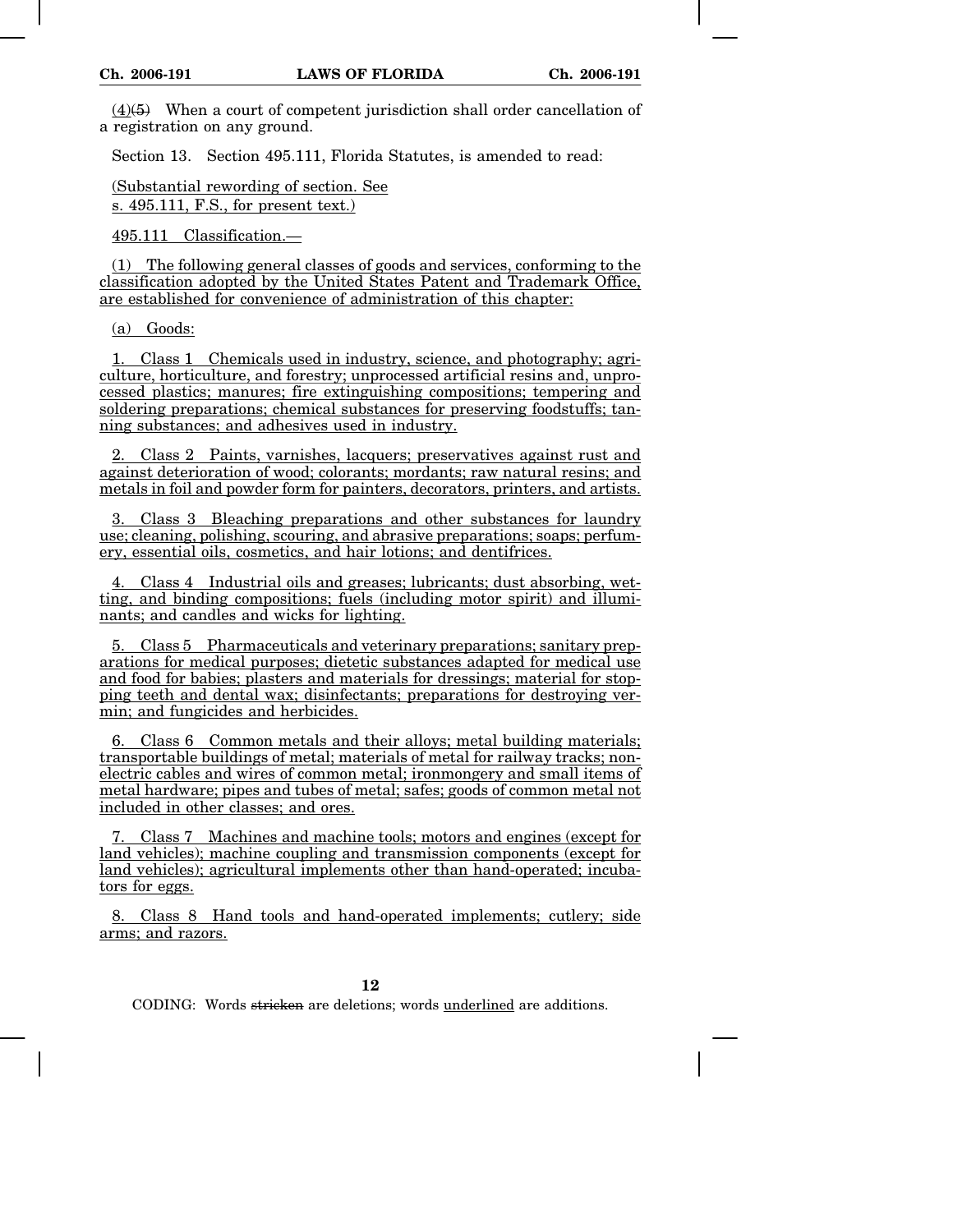9. Class 9 Scientific, nautical, surveying, photographic, cinematographic, optical, weighing, measuring, signaling, checking (supervision), and life-saving and teaching apparatus and instruments; apparatus and instruments for conducting, switching, transforming, accumulating, regulating, or controlling electricity; apparatus for recording, transmission, or reproduction of sound or images; magnetic data carriers and recording discs; automatic vending machines and mechanisms for coin-operated apparatus; cash registers, calculating machines, and data processing equipment and computers; and fire-extinguishing apparatus.

10. Class 10 Surgical, medical, dental, and veterinary apparatus and instruments, artificial limbs, eyes, and teeth; orthopedic articles; and suture materials.

11. Class 11 Apparatus for lighting, heating, steam generating, cooking, refrigerating, drying, ventilating, water supply, and sanitary purposes.

12. Class 12 Vehicles; apparatus for locomotion by land, air, or water.

13. Class 13 Firearms; ammunition and projectiles; explosives; and fireworks.

14. Class 14 Precious metals and their alloys and goods in precious metals or coated therewith (not included in other classes); jewelry and precious stones; and horological and chronometric instruments.

15. Class 15 Musical instruments.

16. Class 16 Paper, cardboard, and goods made from these materials (not included in other classes); printed matter; bookbinding material; photographs; stationery; adhesives for stationery or household purposes; artists' materials; paint brushes; typewriters and office requisites (except furniture); instructional and teaching material (except apparatus); plastic materials for packaging (not included in other classes); printers' type; and printing blocks.

17. Class 17 Rubber, gutta-percha, gum, asbestos, mica, and goods made from these materials and not included in other classes; plastics in extruded form for use in manufacture; packing, stopping, and insulating materials; and flexible pipes not of metal.

18. Class 18 Leather and imitations of leather and goods made of these materials and not included in other classes; animal skins and hides; trunks and traveling bags; umbrellas, parasols, and walking sticks; and whips, harness, and saddlery.

19. Class 19 Building materials (nonmetallic); nonmetallic rigid pipes for building; asphalt, pitch, and bitumen; nonmetallic transportable buildings; monuments, not of metal.

20. Class 20 Furniture, mirrors, and picture frames; goods (not included in other classes) of wood, cork, reed, cane, wicker, horn, bone, ivory, whalebone, shell, amber, mother-of-pearl, and meerschaum and substitutes for all these materials, or of plastics.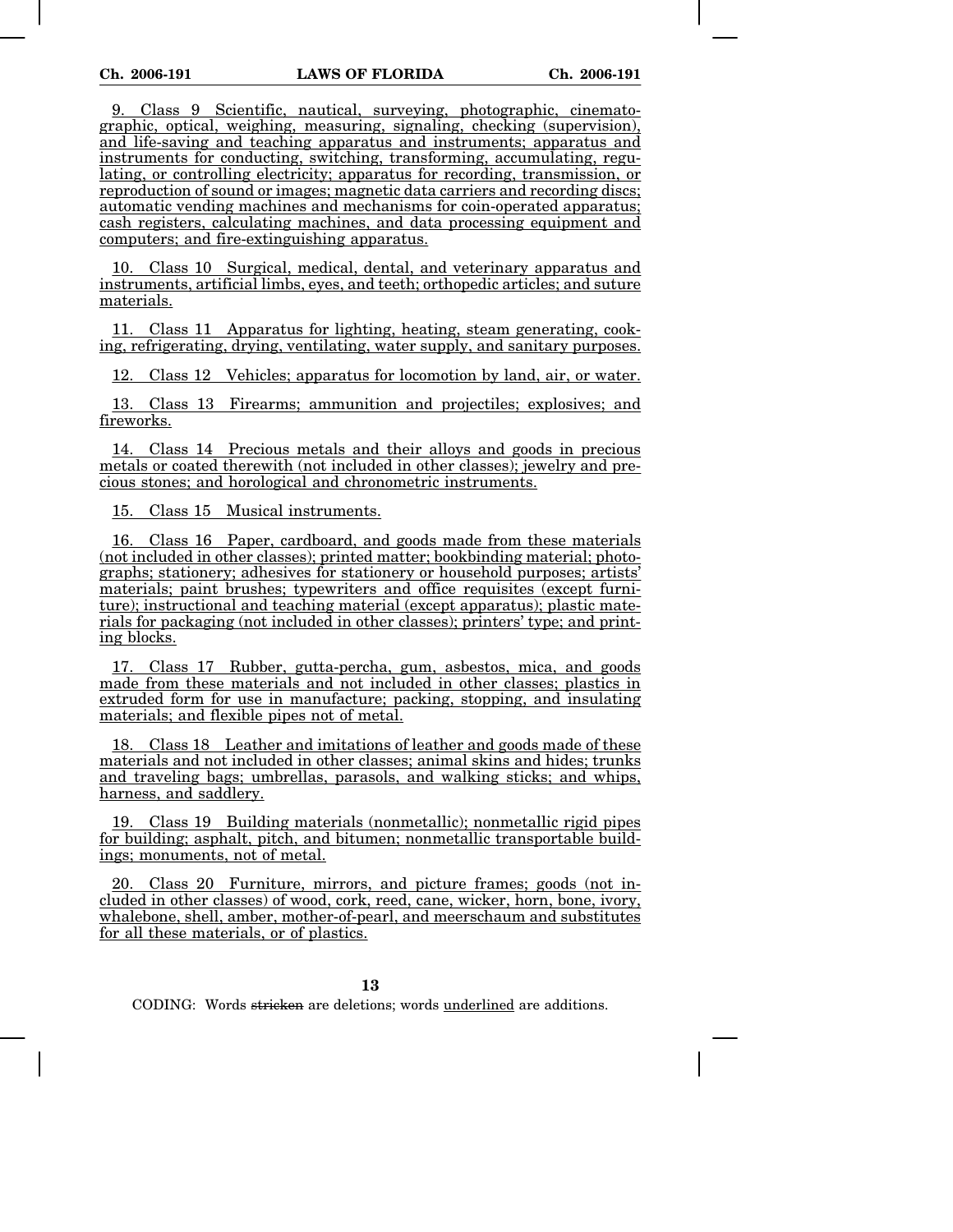21. Class 21 Household or kitchen utensils and containers (not of precious metal or coated therewith); combs and sponges; brushes (except paint brushes); brush-making materials; articles for cleaning purposes; steel wool; unworked or semiworked glass (except glass used in building); and glassware, porcelain, and earthenware not included in other classes.

22. Class 22 Ropes, string, nets, tents, awnings, tarpaulins, sails, sacks, and bags (not included in other classes); padding and stuffing materials (except of rubber or plastics); and raw fibrous textile materials.

23. Class 23 Yarns and threads for textile use.

24. Class 24 Textiles and textile goods not included in other classes and bed and table covers.

25. Class 25 Clothing, footwear, and headgear.

26. Class 26 Lace and embroidery, ribbons, and braid; buttons, hooks and eyes, pins, and needles; and artificial flowers.

27. Class 27 Carpets, rugs, mats and matting, linoleum, and other materials for covering existing floors; and wall hangings (nontextile).

28. Class 28 Games and playthings; gymnastic and sporting articles not included in other classes; and decorations for Christmas trees.

29. Class 29 Meat, fish, poultry, and game; meat extracts; preserved, dried, and cooked fruits and vegetables; jellies, jams, and compotes; eggs, milk, and milk products; and edible oils and fats.

30. Class 30 Coffee, tea, cocoa, sugar, rice, tapioca, sago, and artificial coffee; flour and preparations made from cereals, bread, pastry and confectionery, and ices; honey and treacle; yeast, baking powder; salt, and mustard; vinegar and sauces (condiments); spices; and ice.

31. Class 31 Agricultural, horticultural, and forestry products and grains not included in other classes; live animals; fresh fruits and vegetables; seeds, natural plants, and flowers; foodstuffs for animals and malt.

32. Class 32 Beers; mineral and aerated waters and other nonalcoholic drinks; fruit drinks and fruit juices; and syrups and other preparations for making beverages.

33. Class 33 Alcoholic beverages except beers.

34. Class 34 Tobacco; smokers' articles; and matches.

(b) Services:

1. Class 35 Advertising; business management; business administration; and office functions.

2. Class 36 Insurance; financial affairs; monetary affairs; and real estate affairs.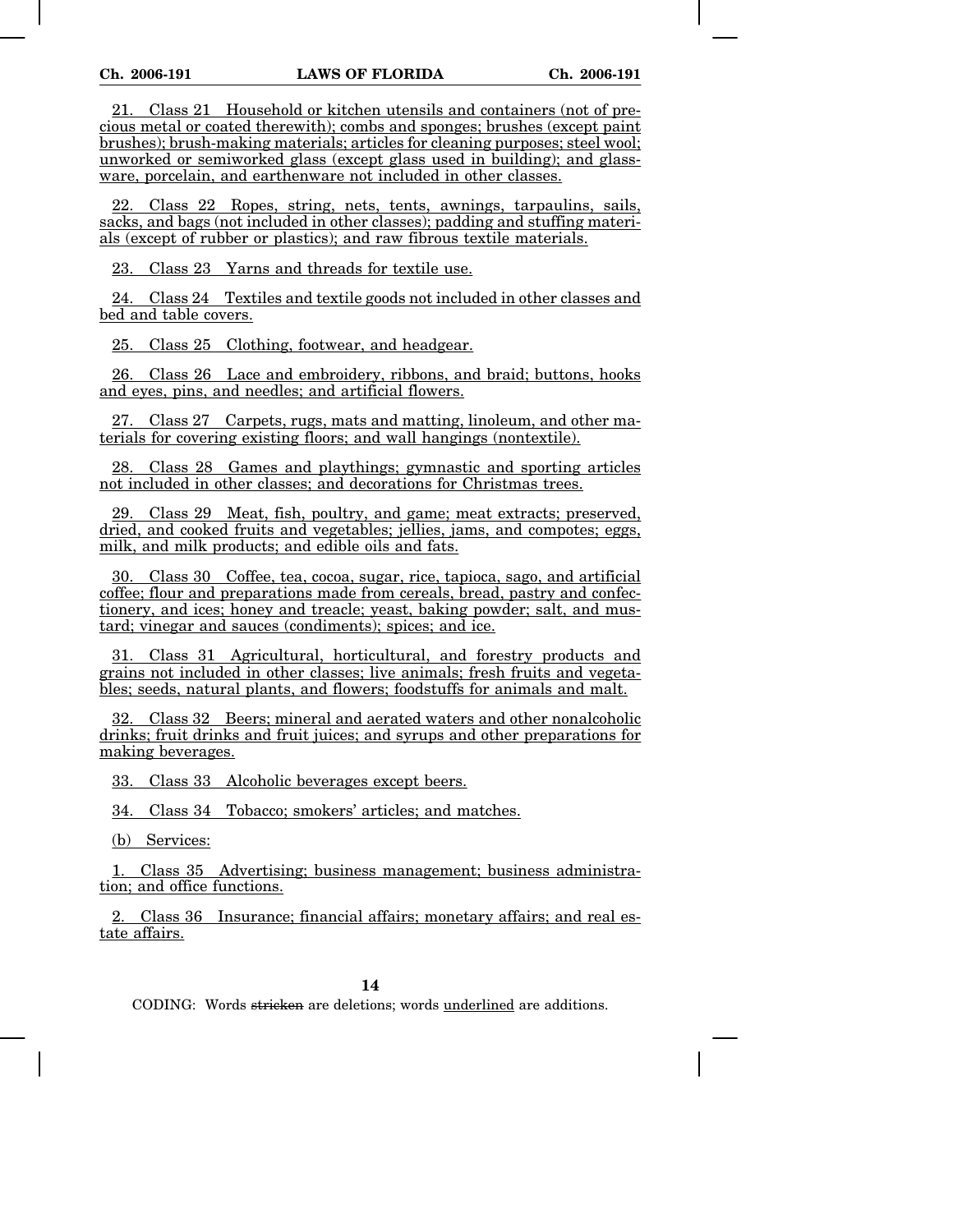3. Class 37 Building construction; repair; and installation services.

4. Class 38 Telecommunications.

5. Class 39 Transport; packaging and storage of goods; and travel arrangements.

6. Class 40 Treatment of materials.

7. Class 41 Education; providing of training; entertainment; and sporting and cultural activities.

8. Class 42 Scientific and technological services and research and design relating thereto; industrial analysis and research services; design and development of computer hardware and software; and legal services.

9. Class 43 Services for providing food and drink; and temporary accommodation.

10. Class 44 Medical services; veterinary services; hygienic and beauty care for human beings or animals; and agriculture, horticulture, and forestry services.

11. Class 45 Personal and social services rendered by others to meet the needs of individuals; and security services for the protection of property and individuals.

(c) Certification and collective membership marks:

1. Class 200 Collective membership marks.

2. Class A Certification marks for goods.

3. Class B Certification marks for services.

(d) The goods and services recited in collective trademark and collective service mark applications are assigned to the same classes that are appropriate for those goods and services in general.

(2) The establishment of the classes of goods and services set forth in subsection (1) is not for the purpose of limiting or extending the rights of the applicant or registrant. A single application for registration of a mark may include any or all goods upon which, or services with which, the mark is actually being used comprised in one or more of the classes listed, but in the event that a single application includes goods or services in connection with which the mark is being used which fall within different classes of goods or services, a fee equaling the sum of the fees for registration in each class shall be payable.

Section 14. Section 495.131, Florida Statutes, is amended to read:

495.131 Infringement.—Subject to the provisions of s. 495.161, any person who shall, without the consent of the registrant: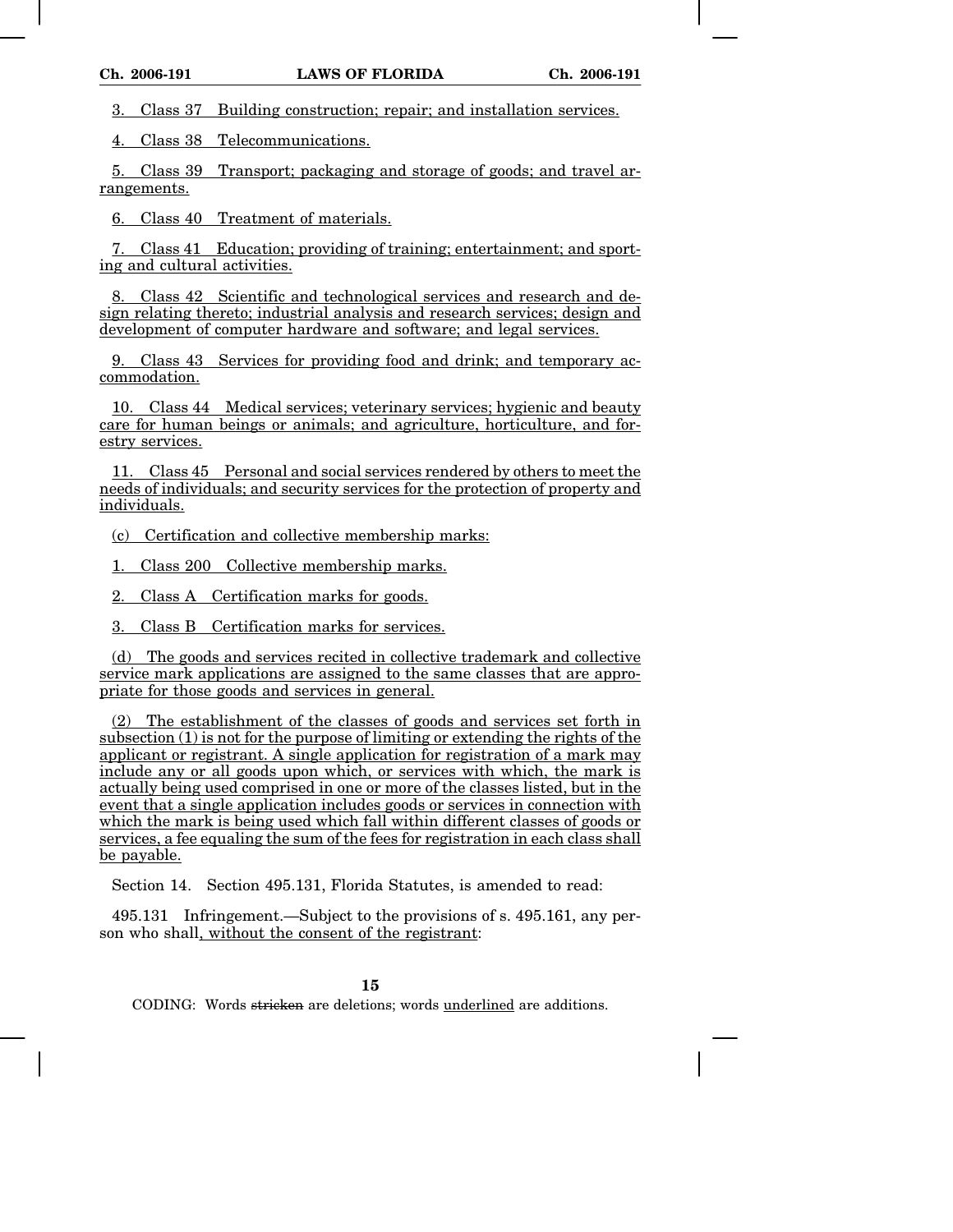$(1)$  Use, without the consent of the registrant, any reproduction, counterfeit, copy, or colorable imitation of a mark registered under this chapter on any goods or in connection with the sale, offering for sale, distribution, or advertising of any goods or services on or in connection with which such use is likely to cause confusion,  $\Theta$  to cause mistake, or to deceive as to the source or origin of such goods or services; or

(2) Reproduce, counterfeit, copy, or colorably imitate  $\underline{a}$  any such mark registered under this chapter and apply such reproduction, counterfeit, copy, or colorable imitation to labels, signs, prints, packages, wrappers, receptacles, or advertisements intended to be used upon or in connection conjunction with the sale, offering for sale, distribution, or advertising in this state of goods or services on or in connection with which such use is likely to cause confusion, to cause mistake, or to deceive;

shall be liable in a civil action by the owner of such registered mark for any or all of the remedies provided in s. 495.141, except that under subsection (2) hereof the registrant shall not be entitled to recover profits or damages unless the acts have been committed with knowledge that such mark is intended to be used to cause confusion or mistake or to deceive.

Section 15. Section 495.141, Florida Statutes, is amended to read:

495.141 Remedies.—

(1) Any owner of a mark registered under this chapter may proceed by suit to enjoin the manufacture, use, display, or sale of any counterfeits or imitations thereof and any court of competent jurisdiction may grant injunctions to restrain such manufacture, use, display or sale as may be by the said court deemed just and reasonable, and may require the defendants to pay to such owner all profits derived from and/or all damages suffered by reason of such wrongful manufacture, use, display, or sale and to pay the costs of the action; and such court may also order that any such counterfeits or imitations in the possession or under the control of any defendant in such case be delivered to an officer of the court, or to the complainant, to be destroyed. In assessing profits the plaintiff shall be required to prove defendant's sales only; defendant must prove all elements of cost or deduction claimed. In assessing damages the court may enter judgment, according to the circumstances of the case, for any sum above the amount found as actual damages, not exceeding three 3 times such amount. If the court shall find that the amount of the recovery based on profits is either inadequate or excessive the court may in its discretion enter judgment for such sum as the court shall find to be just, according to the circumstances of the case. Such sum in either of the above circumstances shall constitute compensation and not a penalty. The court may also award reasonable attorney's fees to the prevailing party according to the circumstances of the case.

(2) The enumeration of any right or remedy herein shall not affect a registrant's right to prosecute under any penal law of this state.

Section 16. Section 495.145, Florida Statutes, is created to read: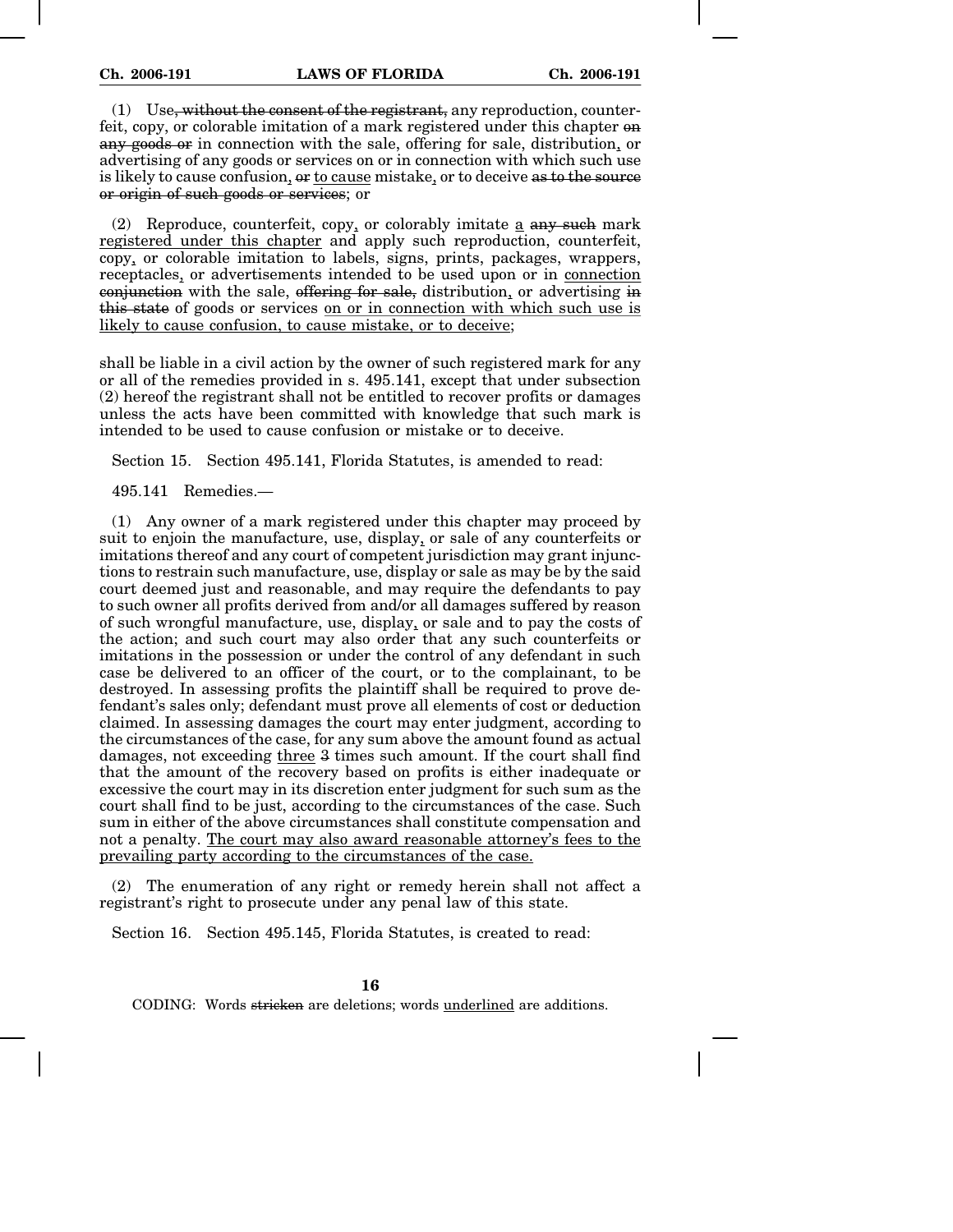495.145 Forum for actions regarding registration.—An action seeking cancellation of a registration of a mark registered under this chapter may be brought in any court of competent jurisdiction in this state. Service of process on a nonresident registrant may be made in accordance with s. 48.181. The department shall not be made a party to cancellation proceedings.

Section 17. Section 495.151, Florida Statutes, is amended to read:

(Substantial rewording of section. See s. 495.151, F.S., for present text.)

495.151 Dilution.—

(1) The owner of a mark that is famous in this state shall be entitled, subject to the principles of equity and upon such terms as the court deems reasonable, to an injunction and to obtain such other relief against another person's commercial use of a mark or trade name if such use begins after the mark has become famous and is likely to cause dilution of the distinctive quality of the famous mark, as provided in this section. In determining whether a mark is distinctive and famous, a court may consider factors, including, but not limited to:

(a) The degree of inherent or acquired distinctiveness of the mark in this state.

(b) The duration and extent of use of the mark in connection with the goods and services with which the mark is used.

(c) The duration and extent of advertising and publicity of the mark in this state.

(d) The geographical extent of the trading area in which the mark is used.

(e) The channels of trade for the goods or services with which the mark is used.

(f) The degree of recognition of the mark in the trading areas and channels of trade in this state used by the mark's owner and the person against whom the injunction is sought.

(g) The nature and extent of use of the same or similar mark by third parties.

(h) Whether the mark is the subject of a state registration in this state or a federal registration under the Federal Trademark Act of March 3, 1881, or the Federal Trademark Act of February 20, 1905, or a principal register registration under the Federal Trademark Act of July 5, 1946.

In an action brought under this section, the owner of a famous mark shall be entitled only to injunctive relief in this state unless the person against whom the injunctive relief is sought willfully intended to trade on the owner's reputation or to cause dilution of the famous mark. If such

**17**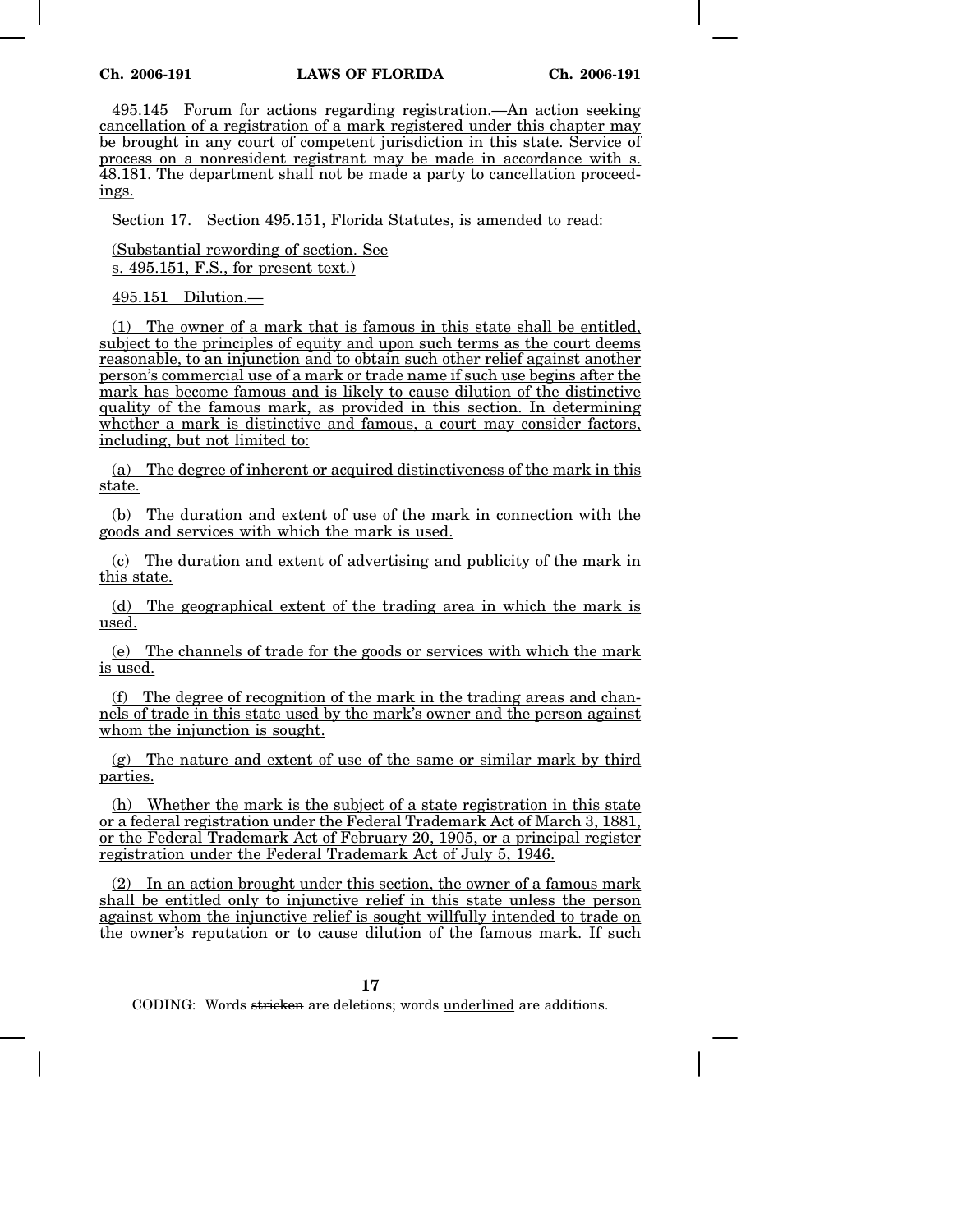willful intent is proven, and the mark is registered in this state, the owner shall also be entitled to all remedies set forth in this chapter, subject to the discretion of the court and the principles of equity.

(3) The following shall not be actionable under this section:

(a) Fair use of a famous mark by another person in comparative commercial advertising or promotion to identify the competing goods or services of the owner of the famous mark.

(b) Noncommercial use of the mark.

(c) All forms of news reporting and news commentary.

Section 18. Section 495.161, Florida Statutes, is amended to read:

495.161 Common-law rights.—Nothing herein shall adversely affect or diminish the rights or the enforcement of rights in marks acquired in good faith at any time at common law.

Section 19. Section 495.171, Florida Statutes, is amended to read:

495.171 Effective date; repeal of conflicting prior acts.—

(1) This chapter, as amended by this act, shall be in force and take effect January October 1, 2007 1967, after its enactment, but shall not affect any suit, proceeding, or appeal then pending.

 $(2)$  Sections 506.06-506.13 Former ss. 495.01-495.14 are repealed on January 1, 2007 the effective date of this act, provided that as to any suit, proceeding or appeal, and for that purpose only, pending at the time this chapter, as amended by this act, takes effect such repeal shall be deemed not to be effective until final determination of said pending suit, proceeding or appeal.

Section 20. Section 495.181, Florida Statutes, is amended to read:

(Substantial rewording of section. See s. 495.181, F.S., for present text.)

495.181 Construction of chapter.—The intent of this chapter is to provide a system of state trademark registration and protection substantially consistent with the federal system of trademark registration and protection under the Trademark Act of 1946, as amended. To that end, the construction given the federal act should be examined as persuasive authority for interpreting and construing this chapter.

Section 21. Section 495.191, Florida Statutes, is created to read:

495.191 Fees.—Filing and other applicable fees payable to the department under this chapter shall be as follows:

(1) Application filing fee: \$87.50 per class.